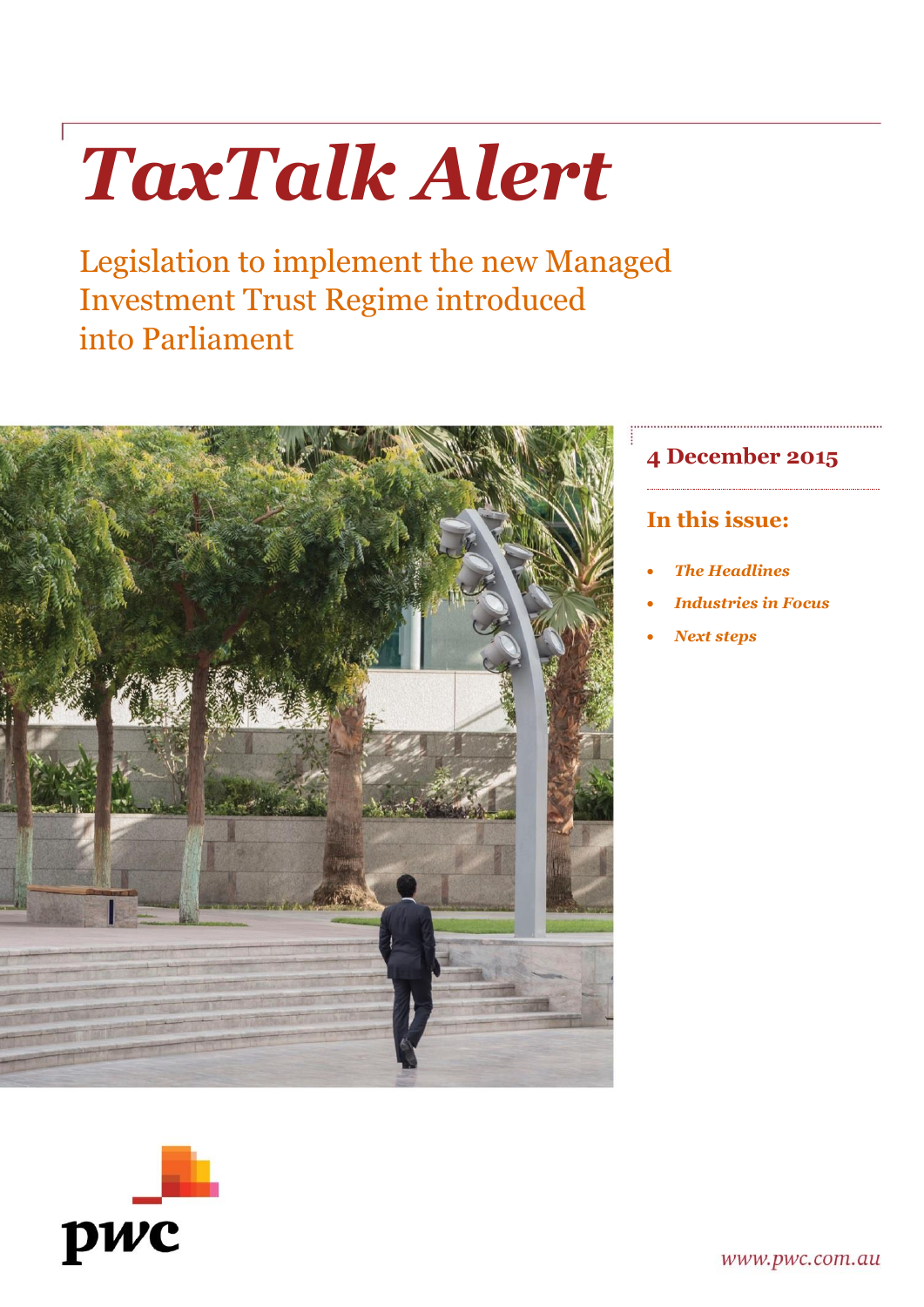# *The Headlines*

On 3 December 2015, *Tax Laws Amendment (New Tax System for Managed Investment Trusts) Bill 2015* and related Bills were introduced into Federal Parliament. These Bills contain the legislation to implement the new tax regime for managed investment trusts (MITs) and a number of related amendments. As Federal Parliament is now on break for the summer, it is likely that these Bills will be debated and passed in the autumn 2016 sitting which commences on 2 February 2016.

In this update, we highlight:

- the main changes to the law since the public release of exposure draft legislation in April this year,
- the key features of the new MIT regime and other related amendments,
- key issues for the investment management, infrastructure and real estate industries, and
- next steps which should be considered.

## *What has changed since the April 2015 Exposure Draft?*

- As foreshadowed soon after the last public release of legislation, the new MIT regime will now apply to income years commencing on or after 1 July 2016. Eligible MITs will be able to elect to become an Attribution MIT (AMIT) by irrevocable choice. An ability to 'opt in' early (for income years commencing on or after 1 July 2015) is available.
- There have been revisions to the definition of 'clearly defined interests' (the central requirement for AMIT status), including safe harbours.
- The proposal to 'uplift' net 'unders' above a safe harbour threshold has been removed. However, penalties may still apply to any individual 'under' or 'over' arising from recklessness or intentional disregard of the tax law (see the table on page 5).
- The rules no longer prescribe the specific tax components to be attributed to members beyond the broad categories of income, exempt income, NANE income and tax offsets.
- All changes to the definition of 'qualified investor' for the purposes of the MIT widely held test will now apply retrospectively from 1 July 2014. An issue arising from the previous draft law regarding the ability to invest into a MIT via certain limited partnerships has been rectified.
- A statutory right of indemnity has been introduced for trustees and custodians to recover withholding tax in the event that the cash ultimately distributed is less than the withholding obligation that the trustee or custodian has funded.
- In respect of withholding tax, the rule that is currently afforded to foreign pension funds has been extended to all foreign trustees provided the MIT making the fund payment is an AMIT, such that the foreign trustee becomes the final taxpayer.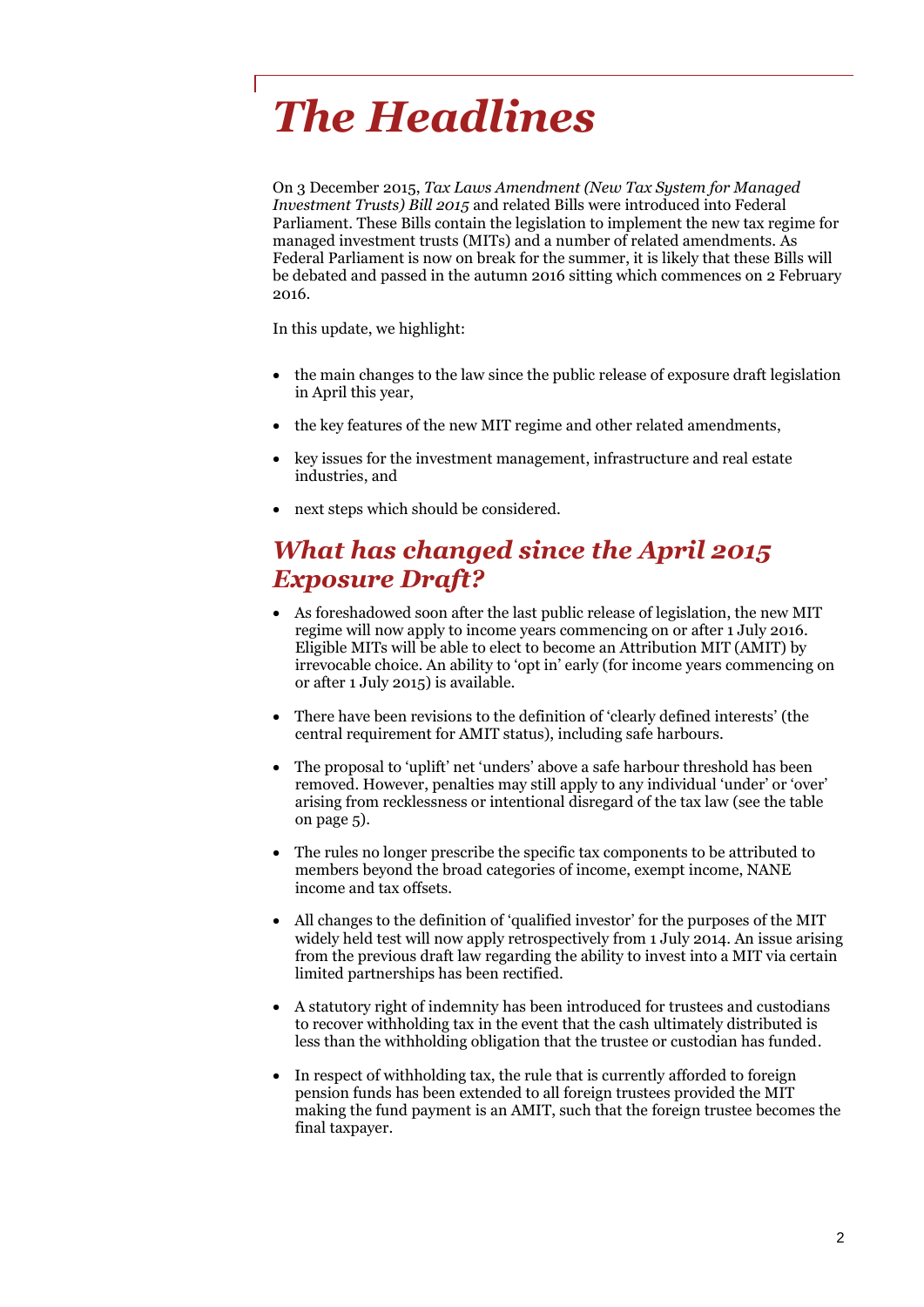- The non-arm's length income rule will generally take effect for income years commencing on or after 1 July 2016 and will apply to all MITs, not just AMITs. The transitional period to allow MITs to restructure existing arrangements has been extended by one year to cover income derived before the start of the 2018- 19 income year.
- The rate of tax applicable to non-arm's length income has been reduced from 47% to 30%. The rule requires the Commissioner to make a determination rather than it being self-executing.
- The changes to Division 6B and 6C will now apply one year later (to income years commencing on or after 1 July 2016) and trusts that cease to be Division 6C or Division 6B trusts will be able to pass out franking credits to unitholders for a limited period.

In addition, the Australian Taxation Office (ATO) has published detailed draft guidance notes (called Law Companion Guidelines) in respect of key aspects of the proposed regime (as listed below). These will be integral to determining the impact of the provisions.

- Non-arm's length income rule,
- Cost base adjustments and associated transitional rules,
- Character flow-through for AMITs,
- Choice to treat separate classes as separate AMITs,
- Clearly defined rights,
- Rules for working out trust components allocation of deductions,
- Attribution on a fair and reasonable basis,
- MIT widely held tests wholly owned entity of an Australian government agency,
- Administrative penalties for recklessness or intentional disregard of the tax law, and
- Trustee shortfall taxation.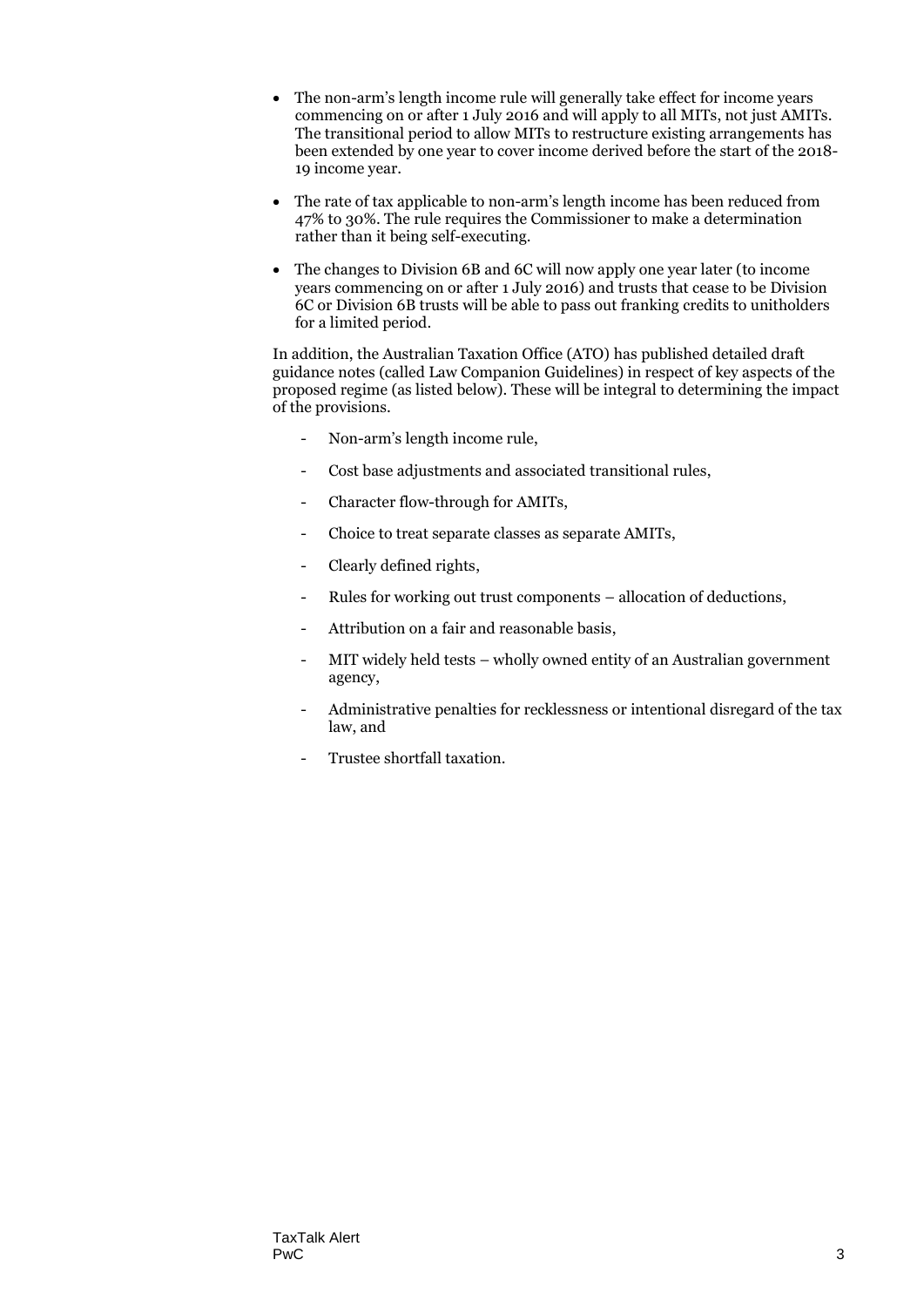### *What are the key features of the new MIT Regime?*

There will now broadly be three types of MITs for tax purposes:

- Ordinary MIT: eligible to make the MIT capital account election.
- Withholding MIT: has the same base outcomes as an ordinary MIT but with the benefit of concessional withholding provisions in respect of certain fund payments because it has a substantial proportion of its investment management activities in Australia.
- Attribution MIT: has the same base outcomes as an ordinary MIT, however it is subject to the new AMIT provisions. An AMIT may or may not be a withholding MIT.

We have discussed the application of the new AMIT provisions below.

#### *What is an AMIT?*

- An AMIT is a managed investment trust where the interests of members are 'clearly defined' and the trustee has made an irrevocable choice for the regime to apply. A trust can opt-in to the regime at any time after the start dates discussed earlier; however, the time at which a trust adopts the regime may impact its ability to access some of the transitional provisions.
- A MIT that is a registered scheme will be deemed to have clearly defined interests. For unregistered schemes, the rights to income and capital arising from each of the units or interests in the trust will need to be the same at all times in the relevant income year for the clearly defined requirement to be met (disregarding a number of factors such as the imposition of different fees, issue and redemption prices etc.).
- The trustee has the option to recognise individual classes of multi-class trusts as distinct AMITs. This will generally enable the tax position of classes to be kept separate.

#### *Attribution provisions*

- The allocation of trust components to the members of an AMIT will be based on an 'attribution' which must be made on a fair and reasonable basis in accordance with the trust deed, rather than based on present entitlement to distributable income.
- AMITs will be required by law to provide members with annual tax statements ('AMMA statements') within three months of the end of the income year to facilitate the attribution process. AMMA statements can be re-issued up to four years after the end of the income year. There are new reporting requirements imposed, such as providing cost base information to members.
- Streaming of components based upon the tax characteristics of members is not permitted, but other examples are provided in the legislation (and ATO Guidance) of trustee powers considered acceptable. For example, where the constituent documents give the trustee the power to direct an amount arising from the sale of an asset to a particular member if the member redeems its interests in the AMIT and the streaming is done to fund the redemption.
- Members of an AMIT will be taxed on the parts of the AMIT's trust components that are attributed to them as if they derived those amounts in their own right and in the same circumstances as the AMIT. Consequently, non-resident members will be unable to offset non-Taxable Australian Property (TAP) losses against capital gains derived in respect of TAP.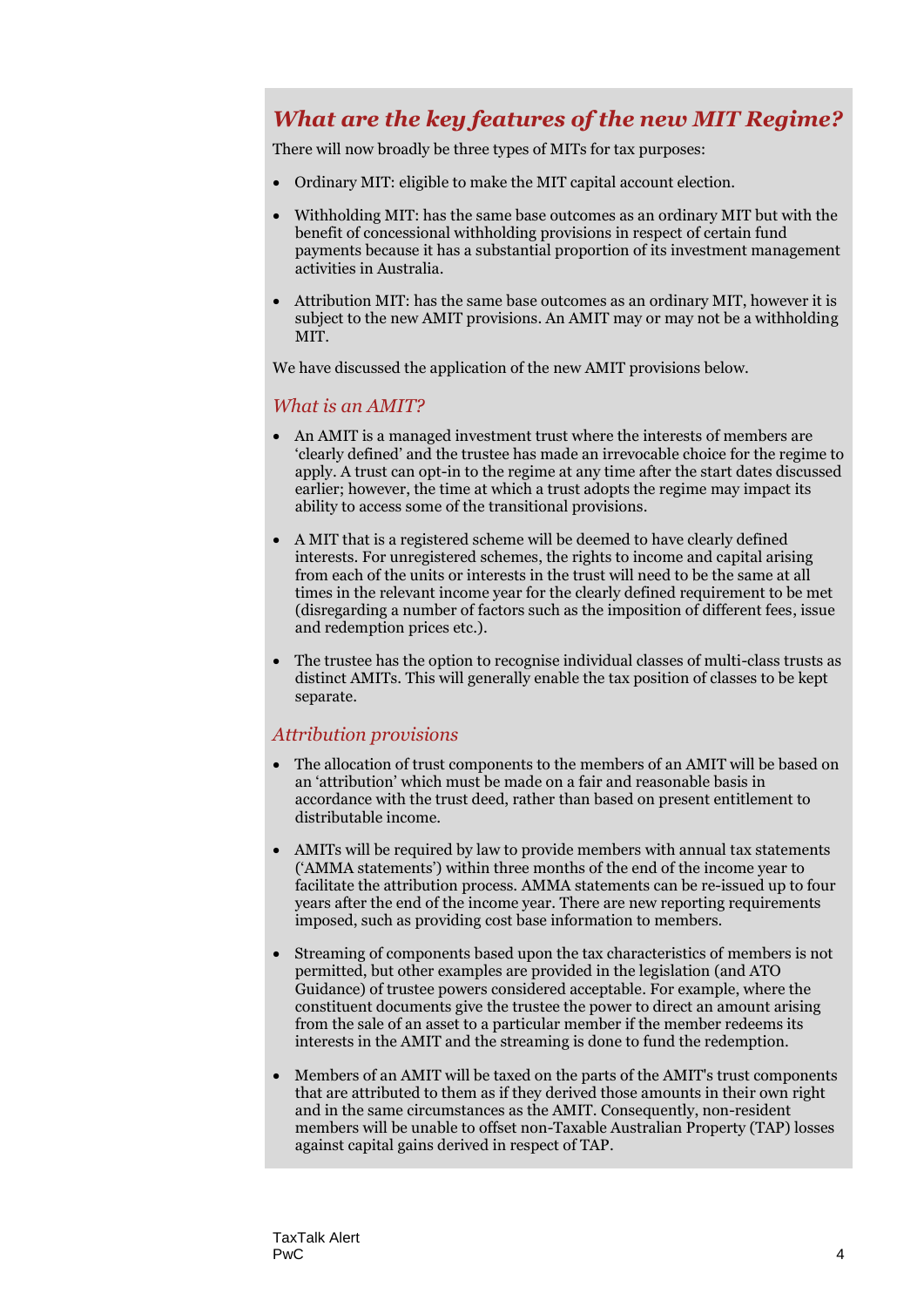#### *Unders and overs*

- The existing treatment of unders and overs is now both modified and codified in the law. They will be determined on a component by component basis and generally carried forward and dealt with in the components of the income year of 'discovery'. There is generally a four year time limit on the requirement to 'discover' unders and overs measured from the time that the tax calculations supporting the latest AMMA statement issued in respect of an income year were prepared.
- As an alternative to recognising unders and overs, an AMIT could re-issue AMMA statements.
- A transitional rule may apply to allow unders and overs relating to income years prior to the trust becoming an AMIT to be recognised in a discovery year after the trust opts into the regime.
- If a trust ceases to be an AMIT it must continue to account for any unders or overs, arising in respect of the period it was an AMIT, that it discovers for a four year period in its taxable income.

#### *Penalty regime*

 An administrative penalty may apply to the trustee of an AMIT where any individual under or over is considered to arise due to the intentional disregard of a taxation law or recklessness by the trustee as to the operation of a taxation law. The amount of the penalty would be determined as follows:

| <b>Reason for</b><br>under or over                  | <b>Under of assessable,</b><br>exempt or NANE income<br><b>OR</b><br>Over of tax offset                    | Over of assessable, exempt or<br><b>NANE</b> income<br><b>OR</b><br><b>Under of tax offset</b>                                                             |
|-----------------------------------------------------|------------------------------------------------------------------------------------------------------------|------------------------------------------------------------------------------------------------------------------------------------------------------------|
| Intentional<br>disregard of a tax<br>law            | Top marginal rate (plus)<br>applicable levies) multiplied by<br>75% of the under or over, as<br>applicable | Greater of:<br>(a) Top marginal rate (plus applicable<br>levies) multiplied by 30% of the under<br>or over, as applicable; and<br>(b) 60 penalty units*    |
| Recklessness as<br>to the operation<br>of a tax law | Top marginal rate (plus)<br>applicable levies) multiplied by<br>50% of the under or over, as<br>applicable | Greater of:<br>(a) Top marginal rate (plus applicable<br>levies) multiplied by 20% of the under<br>or over, as applicable; and<br>(b) 40 penalty units $*$ |

\* A penalty unit is currently \$180.

The existing penalty provisions in the *Taxation Administration Act 1953* provide the Commissioner of Taxation with the ability to remit the penalties outlined above.

 A tax liability may be imposed upon the trustee of an AMIT where there has been an under attribution of income or over attribution of tax offsets to members. The Commissioner may remit these penalties, if for example, he is satisfied that there has been no detriment to the Revenue.

#### *Cost base adjustments and tax deferred distributions*

- In addition to downward cost base adjustments required under the current law, members of AMITs will be entitled to make upward adjustments to the cost base of their units in the AMIT where the distribution or money or property they receive is less than their allocated share of the taxable trust components.
- The tax treatment of tax deferred and tax free distributions made by an AMIT to a member is clarified in relation to membership interests treated on both capital and revenue account (i.e. that they reduce the tax cost of the interests, rather than being treated as ordinary income). A transitional rule may apply to provide this outcome in respect of such distributions made from 1 July 2011 onwards.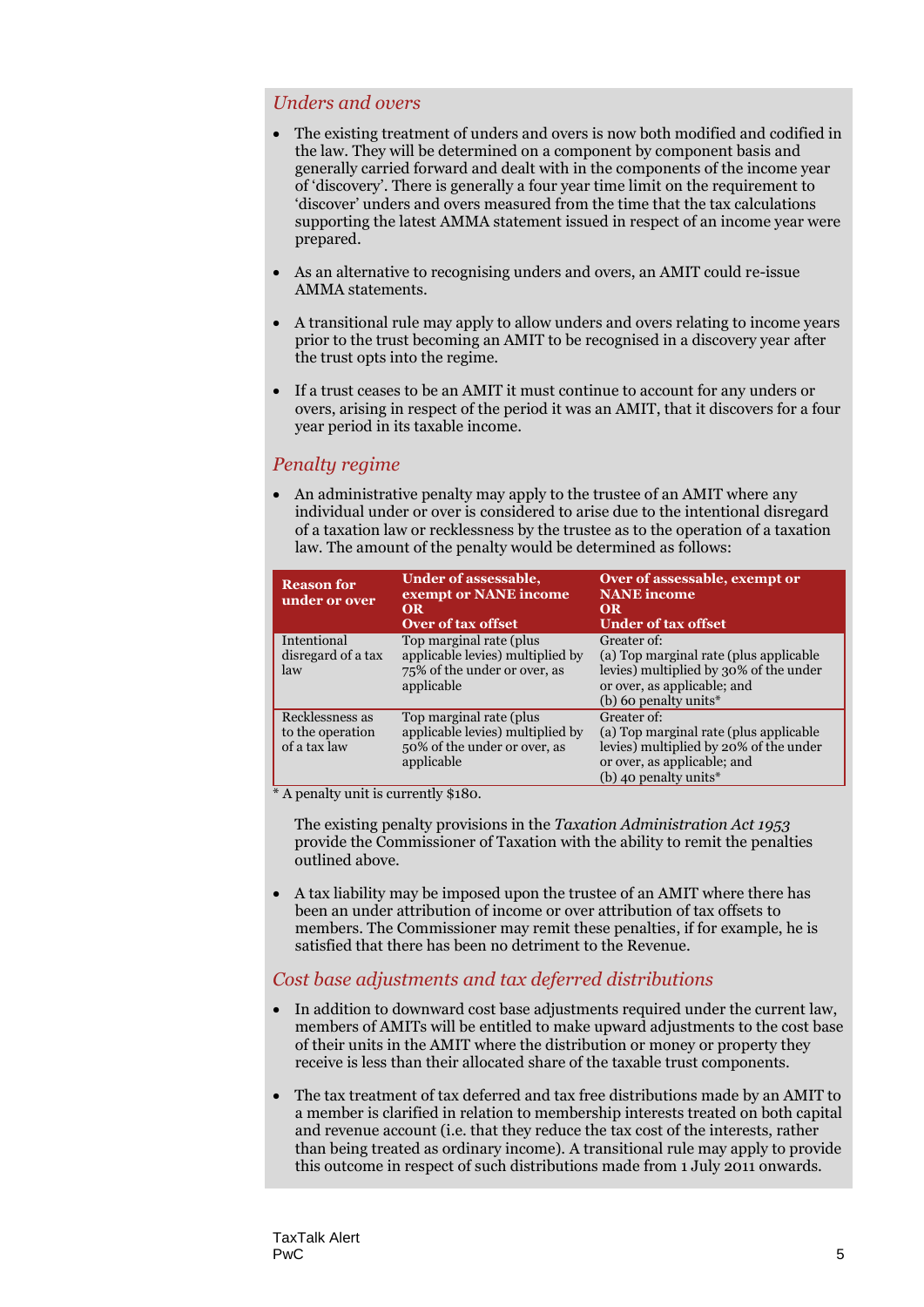#### *Withholding tax*

- Where an AMIT makes a fund payment to a foreign trustee, the foreign trustee will be final taxpayer for withholding tax purposes. That is, the final withholding liability will rest with the foreign trust and there is no tracing mechanism to look-through to the ultimate investors. There is no corresponding change to the withholding mechanism for other withholding MITs.
- In cases where as a result of the operation of the attribution provisions, a deemed payment made by a trustee or custodian to a foreign resident is not accompanied by an actual cash payment, or if the cash payment is less than the amount of the withholding obligation, the trustee or custodian continues to have the obligation to pay the withholding tax and will have a corresponding right to recover that amount from the foreign resident recipient.

#### *Fixed trust status*

 An AMIT will be treated as a fixed trust for tax purposes. This will ensure that AMITs are more easily able to carry forward and utilise tax losses, and flow through franking credits to members.

The commercial application of these amendments is discussed further in *Industries in Focus* below.

# *Other related amendments*

#### *Non-arm's length rule*

 For income years commencing on or after 1 July 2016, the trustee of the MIT will be liable to pay tax on any non-arm's length income derived by the trust. Tax will be levied at 30% on the portion that exceeds the arm's length amount. Interest income will not be subject to the non-arm's length income rule if it is within specified safe harbours, namely the benchmark rate or is less than 300 bps below the base interest rate.

There is a short transitional period (for amounts derived before the start of the 2018-19 income year under a scheme entered into by the MIT before 3 December 2015) to allow existing MITs to restructure their arrangements. However, for trusts with a substituted accounting period, the transitional period may be shorter. For example, a 31 December balancer may find that the transitional period ends on 31 December 2017.

This rule only applies to non-arm's length income - there is no equivalent rule for deductions that are below the relevant arm's length amount.

The ATO guidance will be critical in this area.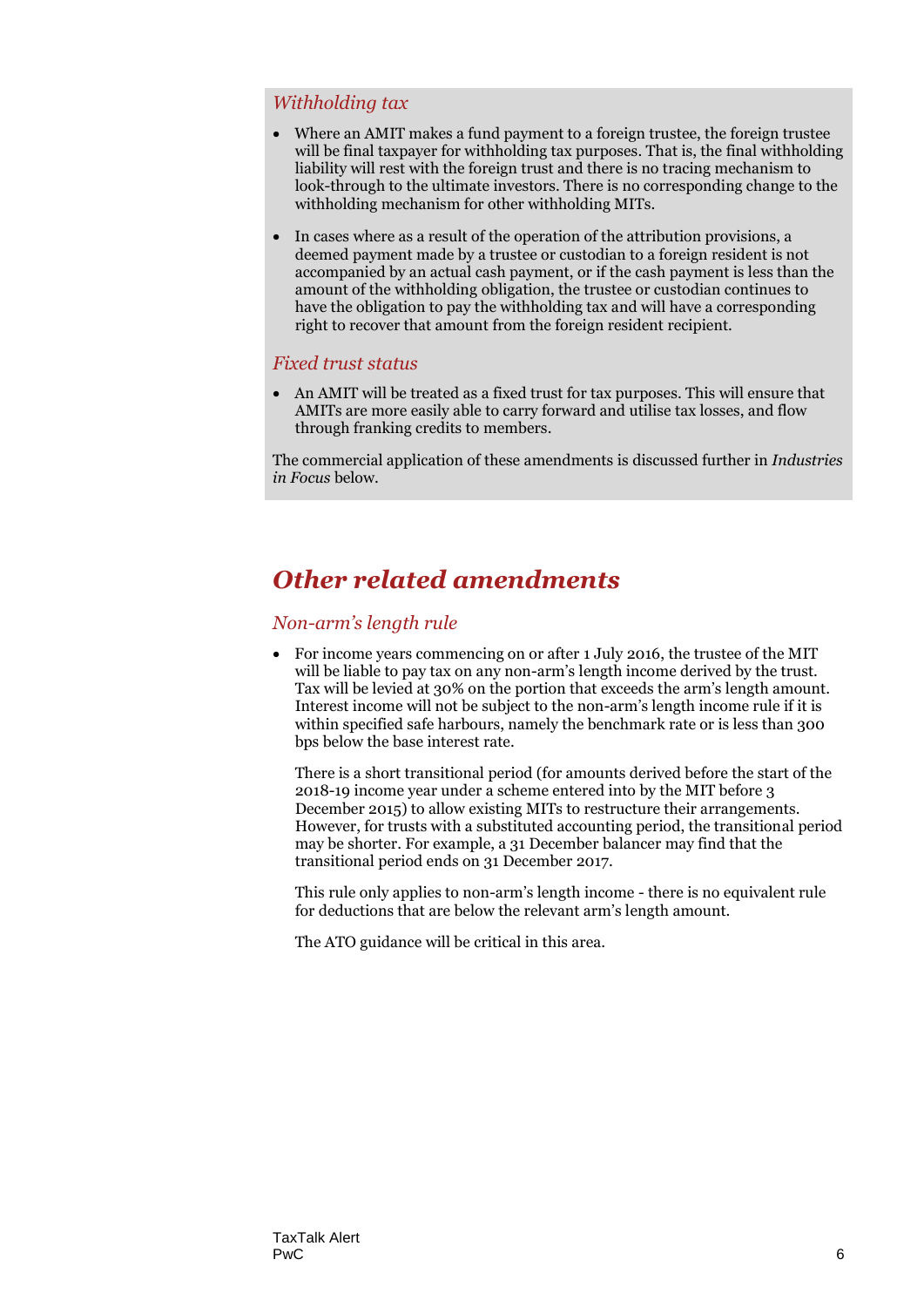#### *Revised definition of a MIT*

- The primary definition of 'managed investment trust' which is relevant for all purposes of the tax law will be amended to:
	- expand, with effect for income years commencing on or after 1 July 2014, the list of qualifying entities to include foreign life insurance companies, entities that are wholly owned by one or more qualified investors and limited partnerships where all the limited partners are qualifying investors and the general partner holds a 5% or less interest. This is a welcome change which reflects commonly used foreign ownership arrangements, and
	- increase the start-up concession period to a maximum of 2 years (the year of formation and the following income year) from the existing maximum of 18 months. This will give MITs additional time to meet the widely held and closely held criteria. This change will apply from the time that the AMIT provisions take effect.

#### *Application of Division 6C and repeal of Division 6B*

- Under Division 6C of Part III the Income Tax Assessment Act 1936 (ITAA 1936), a public unit trust that does not carry out a wholly eligible investment business can be taxed in a similar manner to a company. The existing rule in Division 6C which deems a trust to be a public unit trust where certain exempt entities and superannuation funds hold 20% or more direct or indirect interests in the trust will be repealed with effect for income years commencing on or after 1 July 2016. Transitional rules have been included to permit trusts that cease to be subject to Division 6C to pass out franking credits to unitholders until 30 June 2018. However, the mechanics to allow a trust to pass the franking credits through to unitholders will need to be carefully considered.
- Division 6B of Part III of the ITAA 1936, which sought to tax corporate unit trusts in a similar manner to companies, will be repealed with effect for income years commencing on or after 1 July 2016. Transitional rules have been included to permit trusts that cease to be subject to Division 6B to pass out franking credits to unitholders until 30 June 2018. There has been a consequential change to section 128FA of the ITAA 1936 to change the definition of public unit trust to that contained in Division 6C, with some minor alterations.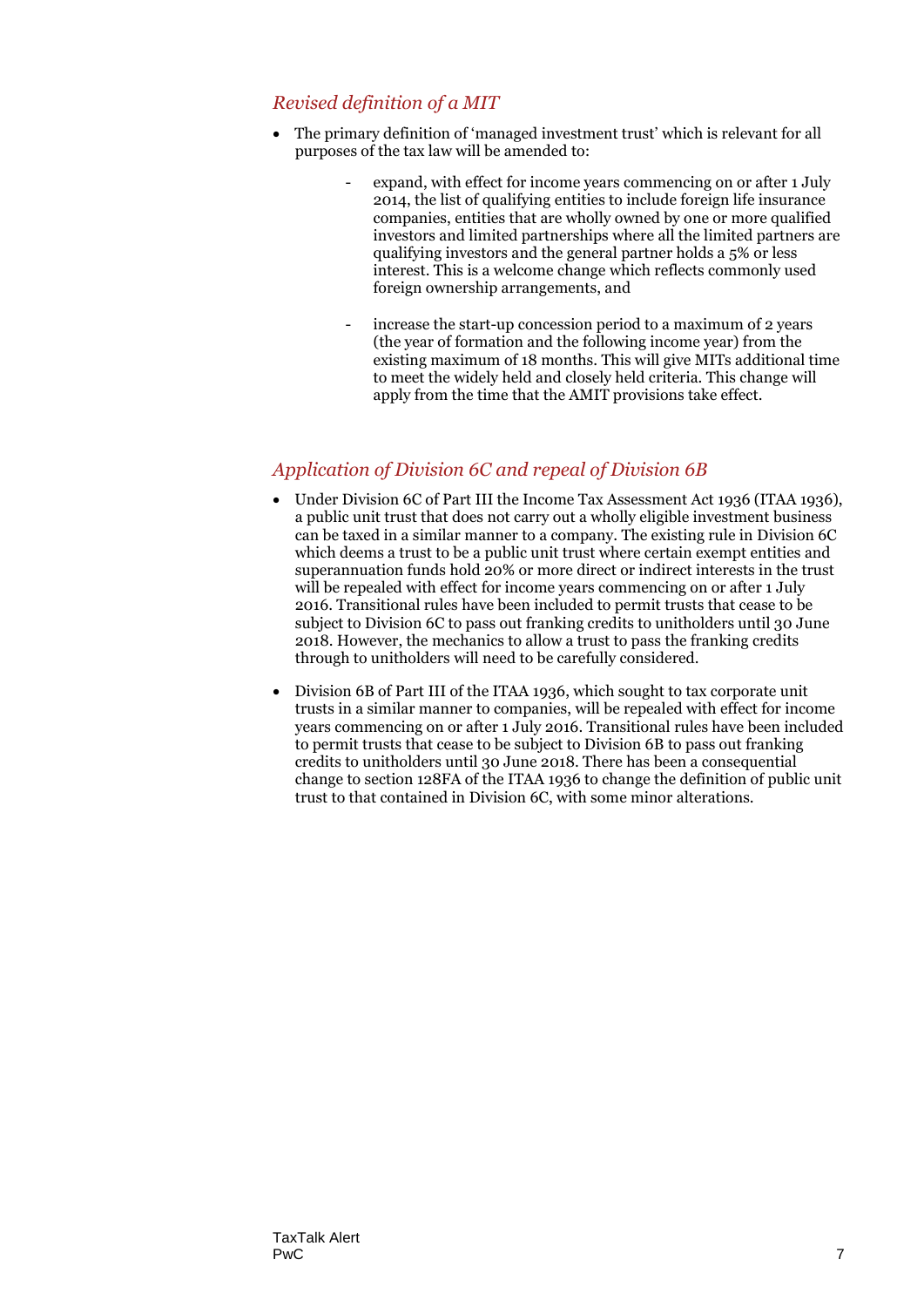# *Industries in Focus*

#### HT. *Investment Management*

- The vast majority of funds in the investment management industry are MITs. The trustees of these trusts will need to carefully consider how they will manage the changes that the introduction of the AMIT regime will bring.
- The modification and codification of industry practice around the treatment of unders and overs is a key feature of the AMIT regime for the investment management industry. It is unclear how trusts that do not become AMITs will be entitled to manage these balances once the AMIT regime commences. This is likely to be an important consideration in the decision to choose AMIT status.
- There are other potential benefits such as:
	- the flexibility afforded by attribution,
	- deemed fixed trust status,
	- multiclass treatment as separate AMITs, and
	- upward cost base adjustments.

However, given the penalties that may be imposed upon the trustee under the AMIT regime, it will be important that processes around the implementation and subsequent administration of the system (such as year-end procedures) are tightly managed to minimise risks.

# *Infrastructure*

- The extension of the non-arm's length rule means that all MITs, regardless of whether they fall within the new attribution tax regime, will need to reconsider arrangements with related parties, including cross-staple loans, management agreements, and rental and licensing arrangements. This is likely to lead to a substantial increase in compliance costs. Taxpayers will need to undertake appropriate economic analysis and document their positions in light of the inherently subjective nature of arm's length pricing analyses.
- Trusts in the infrastructure industry will need to carefully consider the decision to 'opt in' to the AMIT regime. There are likely to be benefits from breaking the link between the cash distribution of the trust and the liability of unitholders in respect of the taxable income of the trust, especially in the 'lock-up' phase of a project, but this will need to be weighed against any additional compliance costs under the new regime, and the risk of trust resettlements arising from amendments that may be required to trust deeds to satisfy the conditions to be an AMIT. With the extension of the non-arm's length rule to all MITs, the disadvantages of opting into the AMIT regime have significantly reduced.
- The amendments to Division 6C to remove the '20% super fund' rule is a welcome change that should make it easier for infrastructure trusts to access funding from complying superannuation entities without loss of flow-through status. This, combined with the changes to the definition of qualifying investor for the purposes of MIT classification, should make investment into infrastructure MITs more attractive for both Australian and non-resident investors.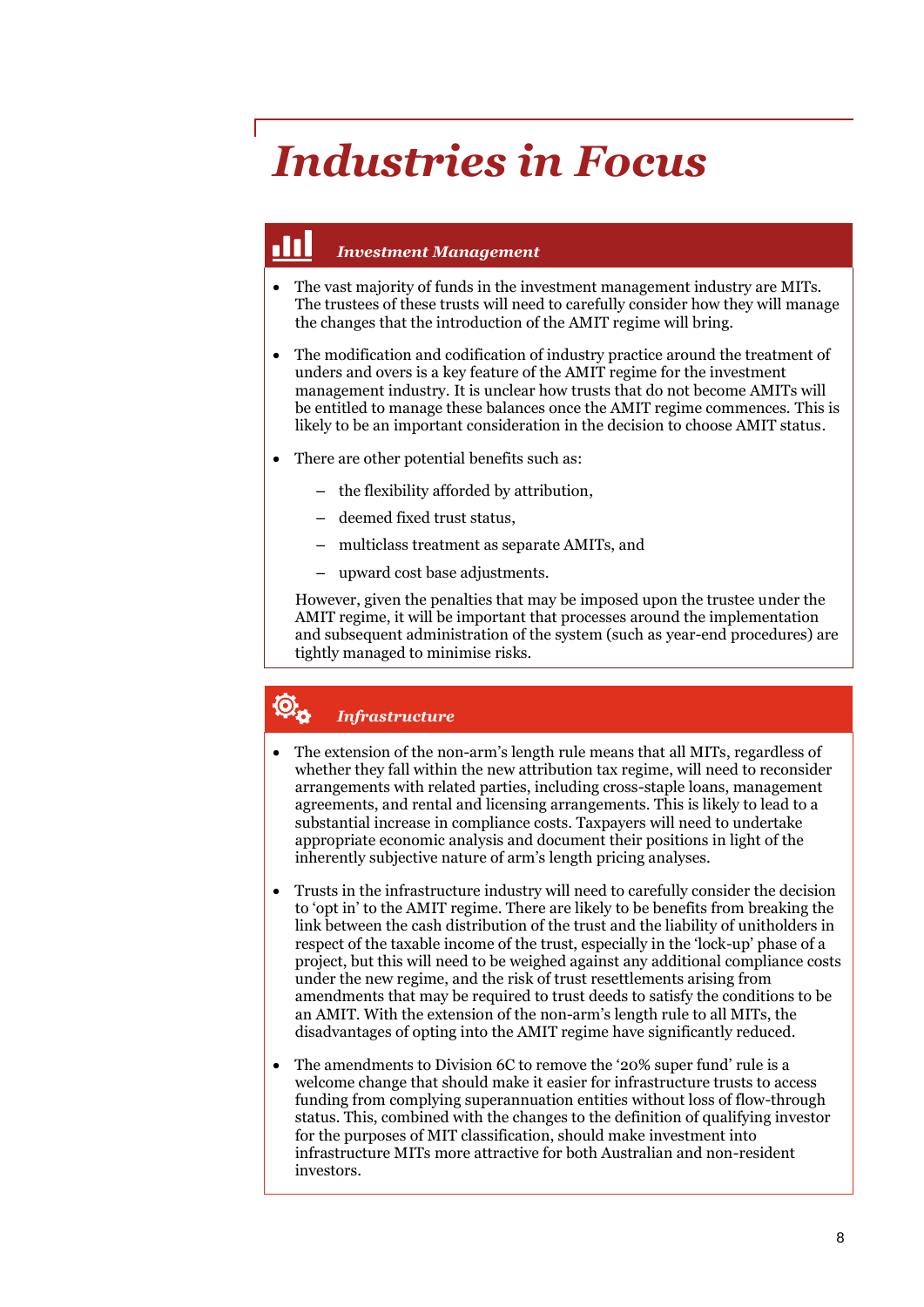

 A key feature of the new legislation is the extension of the definition of a qualified investor to include entities that are wholly owned by one or more qualified investors and limited partnerships where all the limited partners are qualifying investors and the general partner holds a 5% or less interest.

This change more closely aligns Australia's treatment of limited partnerships for this purpose with other tax jurisdictions.

This will benefit foreign collective investment vehicles or multiple qualified investors who seek to pool their funds into a single vehicle to invest into Australia and regional or global real estate funds that have an allocation to Australia, thus making Australia a more attractive investment destination.

 The current rule for determining the quantum of withholding tax to be withheld by the MIT is by reference to the place of payment. The final liability of the withholding tax is determined by reference to the tax residency of the direct MIT investor or if that investment is via a foreign trust, the tax residency of the beneficiaries of that foreign trust.

Under the new rules, if the direct investor into an AMIT is a trustee of a foreign trust, this trust will now act as the final taxpayer. That is, the final withholding liability now rests with this trust and there is no tracing mechanism to look through to the ultimate investors. This is an extension of the current treatment applied to foreign pension funds and only applies to AMITs who are also withholding MITs.

Consequently, trusts that are located in EOI jurisdictions will need to substantiate their residency status under the tax laws of that country in order to access the 15% withholding tax rate.

To the extent the trust is located in a non-EOI jurisdiction or is unable to substantiate its residency status in an EOI jurisdiction, it will no longer be able to access the 15% withholding tax rate if the MIT elects to be an AMIT.

 Similarly to our comments in respect of infrastructure investments, existing and proposed trust structures in the real estate sector will need to give careful consideration as to whether it is appropriate to elect to be an AMIT. The ability to access the attribution mechanism for unitholders and that foreign trusts are now considered the final taxpayer in regards to the MIT withholding tax liability, must be considered on balance with the additional compliance costs (including a significantly expanded AMIT tax return).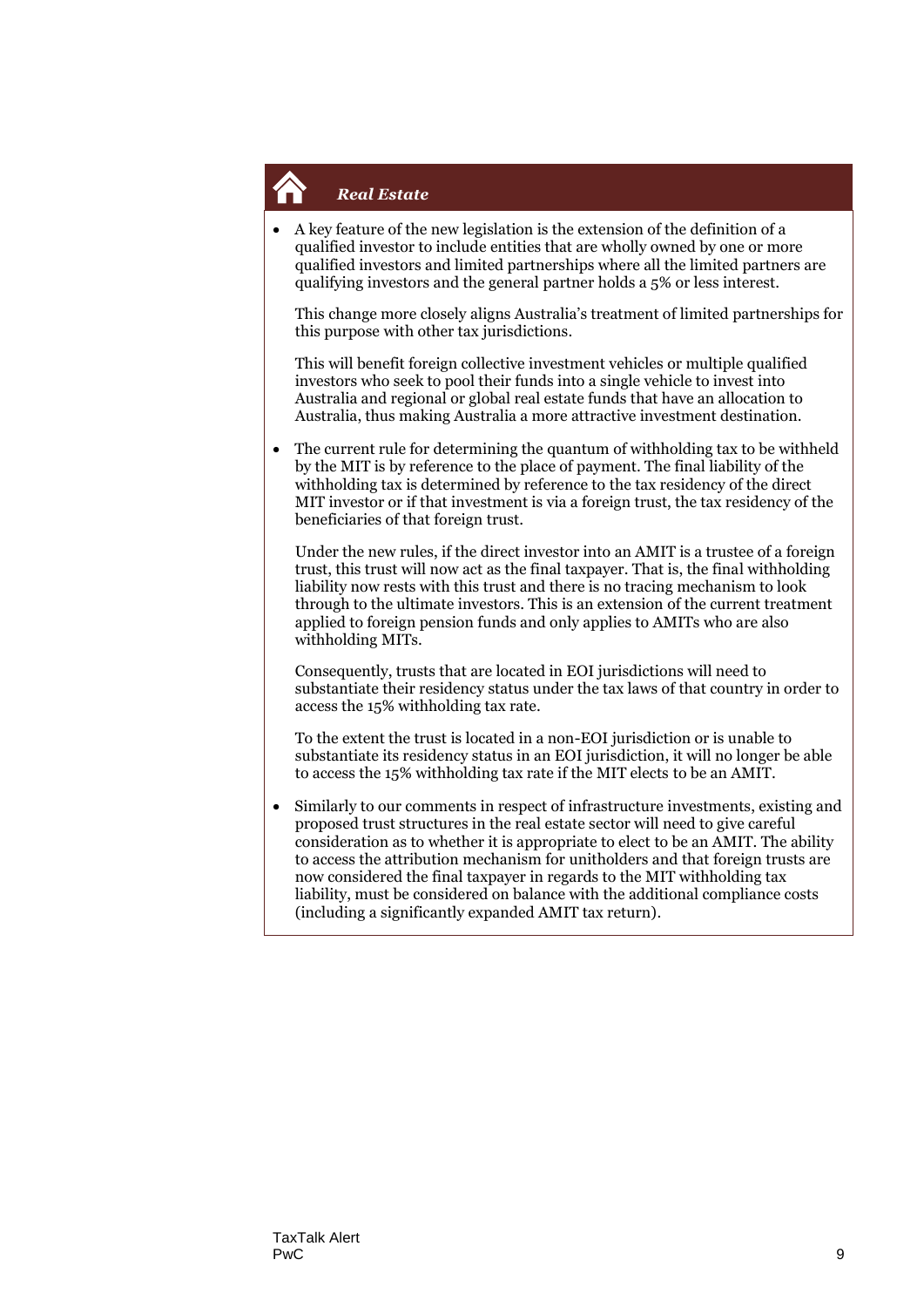# *Next steps…*

The new provisions are complex and far reaching in their impacts on fund managers, custodians and unit holders. Implementation of the new MIT regime will require changes to operations, service arrangements, reporting to investors and product planning and development.

The following key questions and actions will need to be considered in the lead up to the commencement of the new MIT Regime.

# *All MITs*

- Should existing and new trusts choose to be an AMIT (and when)? Should early adoption be considered?
- What will be the approach to unders and overs for trusts that are not AMITs?
- Where relevant, what is the impact of the non-arm's length rule on existing and new structures, and what changes will be required to be implemented during the relevant transitional period.
- What are the withholding and CGT implications for non-MIT trusts that discover that due to the changes to the definition of a MIT, they were in fact a MIT from as early as 1 July 2014?

# *Funds that choose to be AMITs*

#### *Managing the implementation*

- Potential opportunities and risks arising from the new regime should be determined and communicated to key business stakeholders?
- Responsibilities should be allocated and a timeline for required actions determined.

### *Changes to products, trust deeds and marketing material*

- It is likely that amendments to trust deeds will be required or desirable to deal with attribution, clearly defined interests, streaming of capital gains etc. Care will be required not to trigger trust resettlement.
- Updates to Product Disclosure statement and marketing material may be required.
- The impacts for existing products and the development of new products must be determined.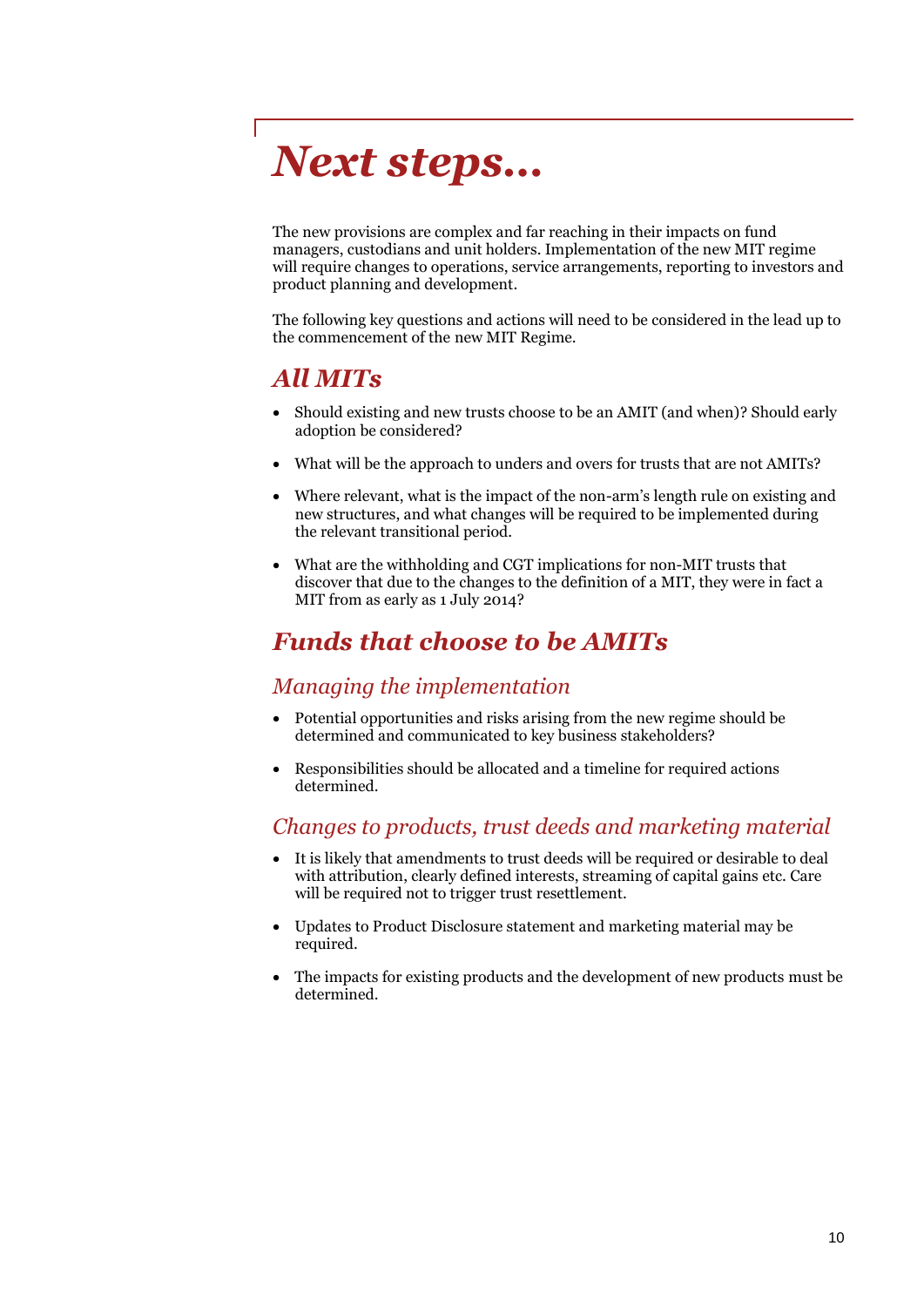### *Tax compliance, processes, policies and risk framework*

- What is the impact on processes for year end with respect to tax policies and the tax risk management framework of the trustee in general?
- Does the attribution system create opportunities for changes to trust distribution policies?
- How will the 'reckless' and 'intentional disregard of the law' standards employed in relation to unders and overs be applied to the practices of the industry?
- What is the impact of the new rules on due diligence procedures where trusts are acquired?
- What are the implications for systems of the changes (including unit pricing and registry) such as:
	- the ability to accommodate the attribution system,
	- cost base increases, and providing cost base information to unit holders,
	- withholding tax outcomes (e.g. where little or no cash distributed),
	- new compliance requirements (e.g. a specific AMIT income tax return, to be lodged electronically).